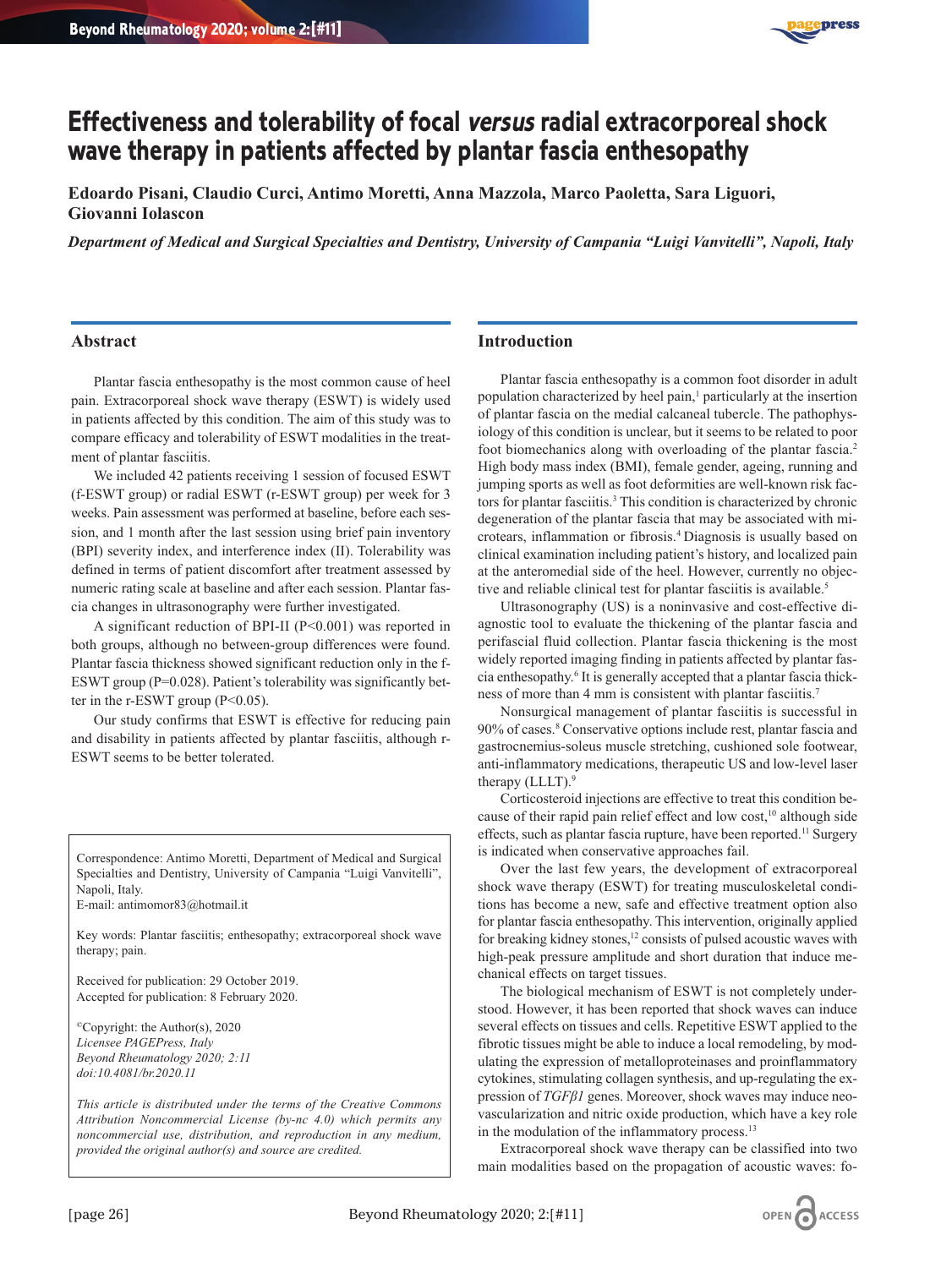

cused (f-ESWT) and radial (r-ESWT). Focused shock waves are generated from the probe and converge to the target area. In contrast, radial shock waves disperse eccentrically from the applicator tip and distribute radially to the tissue.

A recent systematic review suggested that both focused and radial shock wave therapy compared to placebo are effective in reducing pain and disability in patients with plantar fascia enthesopathy.14

Moreover, plantar fascia thickness increases significantly in this condition and ESWT is effective in counteracting fascial thickening,15 although it is not yet clear if a thickening of the plantar fascia is correlated with the clinical impact, such as pain, functional outcomes and health-related quality of life (HRQoL) during the disease course.16

However, no research has directly compared the effectiveness of f-ESWT and r-ESWT in the treatment of plantar fasciitis. Therefore, the aim of our study is to evaluate and compare the effectiveness and tolerability of these ESWT modalities in reducing pain and disability in patients with plantar fascia enthesopathy.

As secondary outcome we assessed structural changes of plantar fascia using US.

#### **Materials and Methods**

We carried out a longitudinal prospective study on eligible subjects who met the following criteria: patients with clinical diagnosis of plantar fascia enthesopathy aged 18 years and older; US plantar fascia thickness >4 mm.

Exclusion criteria included previous treatment of the affected foot with therapeutic exercise, physical therapy, corticosteroid injections or surgical procedures in the previous 6 months, cognitive impairment, skin breakdown, sensitive and vascular impairments, malignant tumor in the treatment area, pregnancy and severe coagulopathy. All patients provided an informed written consent to participate in the study.

The primary outcome measure was the change of pain and painrelated disability scores from baseline (T0) to 1-month after the last session (T3). We carried out a multidimensional assessment of pain, including its interference in performing the activities of daily life (ADL), using the brief pain inventory (BPI), an evaluation tool in which the patient reports the intensity of his/her pain on a numeric rating scale (NRS scale, from 0 to 10, where 0 corresponds to *absence of pain* and 10 to *maximum perceived pain*). BPI scoring consists of two indexes: the severity index (BPI-SI) and the interference index (BPI-II).

The secondary outcome measures included treatment tolerability and the changes of fascia thickness on US examination. The treatment tolerability was defined as patient pain and discomfort

after treatment assessed by an NRS score after each session (T0- T1-T2). US examination of the proximal plantar fascia was assessed with a 7 to 16 MHz linear array US transducer (Samsung HM70A) before (T0) and 1 month (T3) after the last session of ESWT. The plantar fascia thickness was measured at its proximal end near its insertion into the calcaneus.

Focused Shock wave treatment was applied with the Duolith SD1 device (Storz Medical, Switzerland) and radial extracorporeal shock waves with the BTL-6000 SWT TOPLINE (BTL, Italy). Treatment was administered directly to the heel at the point of maximal intensity of pain. All patients received a total of 3 sessions once a week with a 1-week interval between each treatment.

In the f-ESWT group, we applied the following parameters: energy flux density (EFD) 0.20 mJ/mm<sup>2</sup>; frequency 4 Hz; number of shots 1500. Patients in the r-ESWT group received this treatment protocol: pressure 2.5 bar; frequency 10 Hz; number of shots 2000.

All patients were treated lying in prone position. Before starting each single session, the most painful point of plantar fascia was localized by the physician and marked with a sign. Gel was applied between the probe and the patient skin to ensure best conductivity.

Adverse events were monitored during the study and documented during treatment and at follow-up visits.

Statistical analysis was performed using the IBM SPSS statistics V21.0 software. Continuous variables are presented as means ±standard deviations (SD), categorical data as absolute values and percentages. As statistical method we performed a Mann-Whitney test for independent sample to calculate the between-group differences. Moreover, we performed Wilcoxon test for paired samples to compare means at different times. All tests were considered statistically significant, if P values were <0.05.

#### **Results**

Forty-two patients (21 males and 21 females) with plantar fascia enthesopathy, diagnosed according both to clinical and US evaluation were enrolled. The demographic and clinical data of the study population are reported in Table 1. The population was divided into 2 groups: f-ESWT and r-ESWT. No statistically significant between-group difference was found at baseline in terms of BMI, BPI-SI, BPI-II, and plantar fascia thickness. No adverse events, such local edema, hematoma, and skin ecchymoses were reported during the study period.

The outcome measures assessed at baseline and at 1-month follow-up assessment in f-ESWT and r-ESWT group are reported in Table 2. A statistically significant reduction of the BPI-SI and BPI-II between T0 and T3 was observed in both groups (in f-ESWT,

|  | Table 1. Demographic and clinical data in our population at baseline. |  |  |  |  |
|--|-----------------------------------------------------------------------|--|--|--|--|
|  |                                                                       |  |  |  |  |

| f-ESWT $(n=21)$  | r-ESWT $(n=21)$  | <b>P-value</b> |
|------------------|------------------|----------------|
| $51.45 \pm 9.15$ | $60.9 \pm 12.75$ | $0.0007*$      |
| $28.37 + 4.55$   | $28.93 \pm 4.88$ | 0.753          |
| $5.67 \pm 0.9$   | $5.9 \pm 1.44$   | 0.639          |
| $5.03 \pm 1.73$  | $4.59 \pm 1.69$  | 0.413          |
| $5.29 \pm 1.97$  | $5.16 \pm 1.83$  | 0.762          |
|                  |                  |                |

Values are expressed as means (SD) for continuous data and counts (percentages) for categorical data. BMI, body mass index; BPI, brief pain inventory.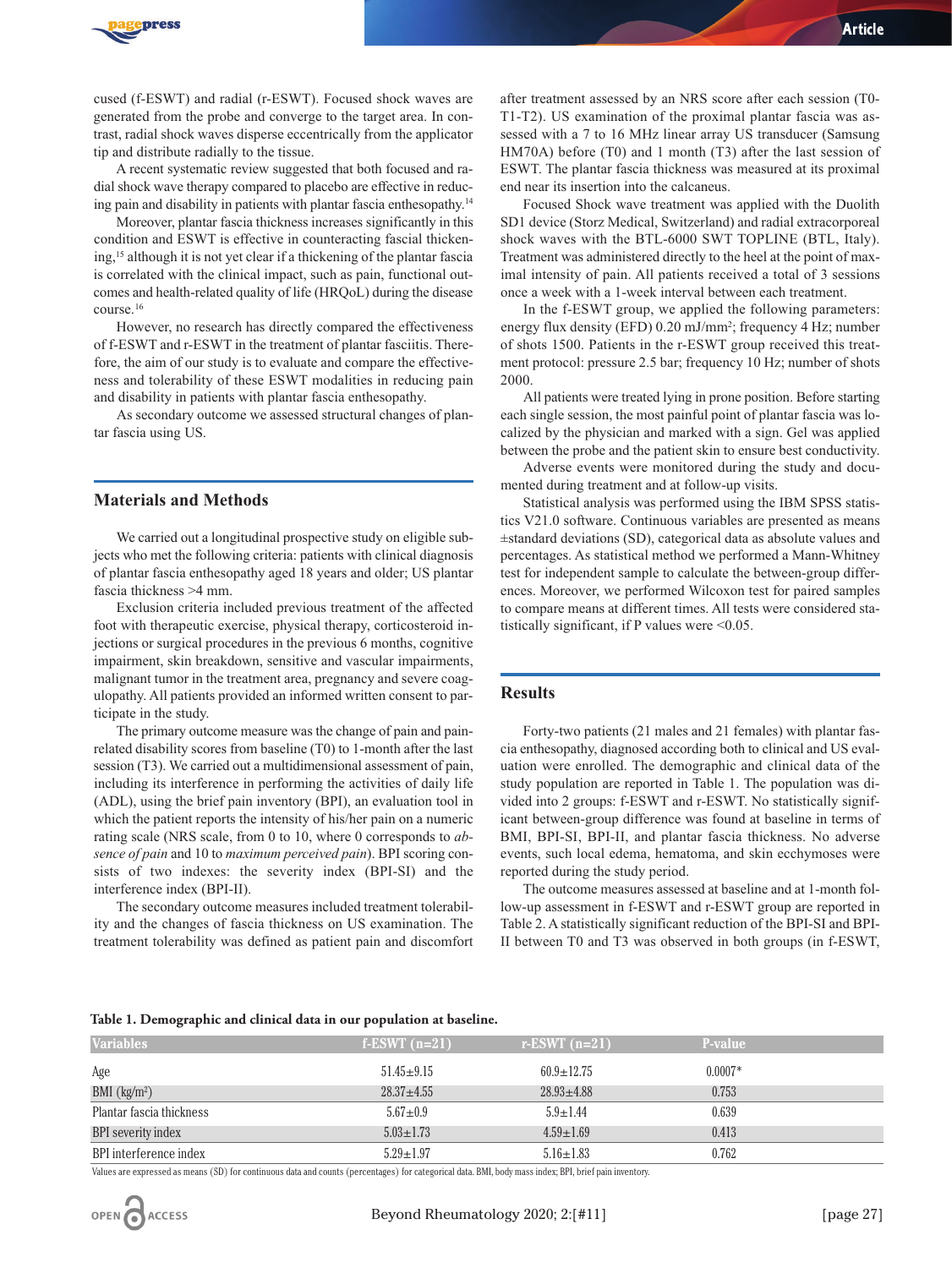

BPI-SI P=0.036 and BPI-II P<0.001; in r-ESWT, BPI-SI P=0.001 and BPI-II P<0.001).

However, the r-ESWT group showed better mean differences between T0 and T3 scores for BPI SI (∆ BPI-SI r-ESWT -2.37 *vs* ∆ BPI-SI f-ESWT-1.27) and for BPI II (∆ BPI-II r-ESWT -2.84 *vs* ∆ BPI-II f-ESWT-2.30) compared to f-ESWT group.

Compared with the baseline, both groups reported significantly greater treatment tolerability after each session. Moreover, the r-ESWT group showed significantly lower NRS values at  $T0 (P<0.01)$ , T1 (P<0.20) and T2 (P<0.01) compared to the f-ESWT group (Table 3). Both groups showed reduction of plantar fascia thickness at follow-up (T3). One example of each is reported in Figure 1. Reduction was not significant in r-ESWT: 5.9±1.44 mm and 5.4±1.06 mm, at T0 and T3, respectively. Conversely, a significant reduction of plantar fascia thickness was detected in f-ESWT: 5.67±0.9 mm and 5.1±1.0 mm (p=0.028) at T0 and T3, respectively (Figure 2).

### **Discussion**

Our study found that both focused and radial shock wave therapy can lead to a significant reduction of pain and improvement in pain-related disability in the affected foot in patients with plantar fascia enthesopathy after one month of treatment.

Moreover, on US evaluation, plantar fascia thickness was reduced in both groups, although the reduction was statistically significant only in patients treated with f-ESWT. Several studies confirmed that US is an effective diagnostic imaging tool, even if it is uncertain if ultrasonographic findings may be associated with patient's pain or disability.17

The lack of a well-defined relationship maybe explained by the disease course; plantar fascia seems to swollen in an overload con-

dition, particularly during early inflammation. This process can still be reversed by conservative treatments, including ESWT. On the other hand, in chronic plantar fasciitis a degenerated *fasciosis* with multiple ultrastructural changes may occur.<sup>17</sup>

The current study also suggests that radial shock wave therapy might be more tolerable than the focused shock wave for treated patients.

Plantar fascia enthesopathy is a common and disabling disease. Current management of this condition generally consists of conservative approaches. Extracorporeal shock wave therapy has been suggested to be an effective physical modality for reducing pain in patients with plantar fasciitis. In a recent meta-analysis, Sun J et al. have also demonstrated that either focused or radial shock wave therapy result in favorable effects for patients affected by this condition.<sup>18</sup>

Clinical benefits of this intervention might be related to the biological effect of shock wave pressure on the treated target, which consists of both an increase of local nitric oxide production and a release of angiogenetic factors.19 This biological signaling cascade might result in improvement of symptoms by initiating an inflammatory response, thus enhancing the physiological healing process of the tissues. Furthermore, shock waves might influence even nervous system and pain modulation, by inhibiting small unmyelinated sensory nerve fibers transmission as well as substance P and Calcitonin Gene Related Peptide (CGRP) release.20,21

Based on the propagation pattern of the wave, ESWT can be classified as focused and radial shock wave therapy. Radial extracorporeal shock waves differ from focused extracorporeal shock waves in penetration depth and certain physical properties. Moreover, radial shock waves have a more superficial area of effect compared with focused shock waves, that usually target deeper tissue layers. However, the differences between radial and focused ESWT in terms of efficacy and effectiveness in the treatment of patients affected by plantar fascia enthesopathy remain still unclear.

#### **Table 2. Outcome measures at baseline and at 1-month follow-up in both groups.**

| r-ESWT                                                                                | T <sub>0</sub>                                       | <b>T3</b>                                            | <b>P-value</b>                    |  |
|---------------------------------------------------------------------------------------|------------------------------------------------------|------------------------------------------------------|-----------------------------------|--|
| US Plantar fascia thickness<br>BPI severity index<br>BPI interference index<br>f-ESWT | $5.9 \pm 1.44$<br>$4.59 \pm 1.69$<br>$5.16 \pm 1.83$ | $5.4 \pm 1.06$<br>$2.22 \pm 1.77$<br>$2.32 \pm 1.68$ | 0.109<br>$0.001*$<br>$0.0001*$    |  |
| US Plantar fascia thickness<br>BPI severity index<br>BPI interference index           | $5.67 \pm 0.9$<br>$5.03 \pm 1.73$<br>$5.29 \pm 1.97$ | $5.1 \pm 1$<br>$3.76 \pm 2.62$<br>$2.99 \pm 2.23$    | $0.028*$<br>$0.036*$<br>$0.0001*$ |  |

Continuous variables are expressed as means (SD). Wilcoxon matched-paired signed-rank test was used for the statistical analysis. BMI, body mass index; US, ultrasound; BPI, brief pain inventory.

#### **Table 3. Tolerability at each session in both groups.**

| <b>NRS</b>             | <b>Mean</b> ±SD                    | P-value  |
|------------------------|------------------------------------|----------|
| f-ESWT T0<br>r-ESWT T0 | $6.40 \pm 1.50$<br>$3.47 \pm 1.50$ | $0.001*$ |
| f-ESWT T1<br>r-ESWT T1 | $4.33 \pm 2.25$<br>$2.47 \pm 1.88$ | $0.020*$ |
| f-ESWT T2<br>r-ESWT T2 | $4.00 \pm 1.92$<br>$1.47 \pm 0.99$ | $0.001*$ |

Continuous variables are expressed as means (SD). Mann-Whitney test was used for the statistical analysis. NRS, numeral rating scale; f-ESWT, focused extracorporeal shock wave therapy; r-ESWT, radial extracorporeal shock wave therapy.

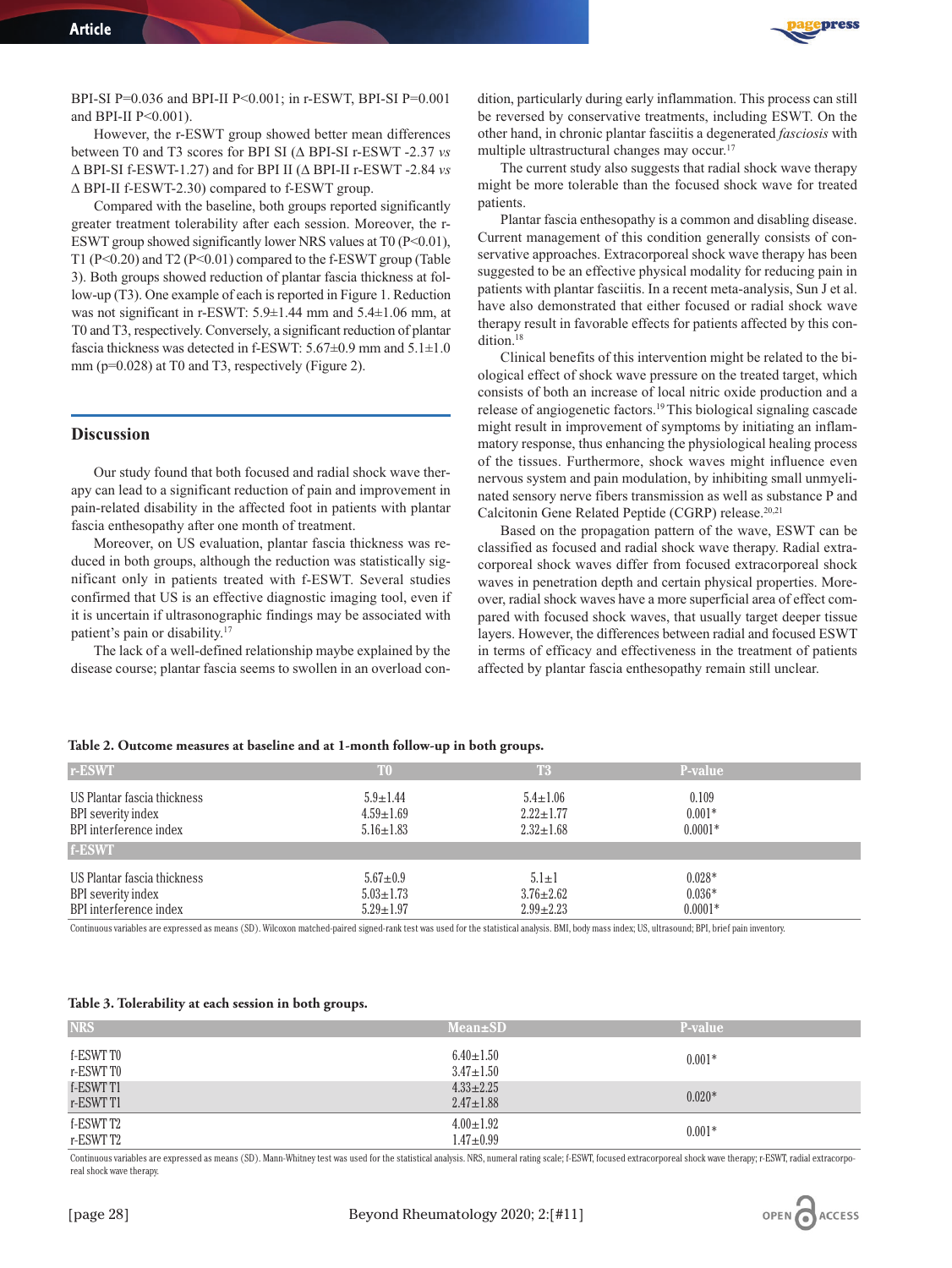

Although both ESWT modalities showed a significant pain relief in our study, no significant between-group difference was observed. Our results, in accordance with previous studies, confirm that both focused and radial shock wave therapy might be an effective approach for these patients, because of their significant benefits in terms in terms of pain relief, and both reduced pain-related disability and plantar fascia thickness.22,23

Furthermore, we found that r-ESWT is less painful and more tolerable for patients than f-ESWT. A putative explanation for this effect might be that radial shock waves have a broader and superficial therapeutic area as opposed to focused shock waves.

Our study has several limitations, in particular the study design, due to lack of a sham or non-intervention control group, considering that plantar fasciitis is a self-limiting disease with time to resolution of 6-18 months.24

Another limitation is the short follow-up. Indeed, some studies have a 12 to 24 weeks follow-up period for pain and disability assessment in the management of plantar fascia enthesopathy.<sup>25,26</sup> Therefore, the beneficial effect of either focused or radial shock wave therapy simply due to natural recovery cannot be excluded. However, it should be underlined that the magnitude of the effect

in terms of pain relief is unlikely to be justified only by spontaneous recovery. Indeed, Malay *et al*. in a randomized controlled trial have already demonstrated that ESWT is more effective than placebo in the treatment of plantar fascia enthesopathy.<sup>27</sup> Finally, the treatment parameters and quantity of energies may vary, influencing the outcomes, as stated by National Institute for Health and Care Excellence (NICE) guidelines on ESWT for refractory plantar fasciitis.<sup>28</sup> In our study, the treatment protocols, including energy, frequency, number of shots and sessions, were based on available literature about this topic.29 However, it is unclear if a greater number of sessions or different ESWT parameters would have resulted in different findings. Other two important limitations of study are the lack of randomization and blindness of examiners.

Despite these limitations, to our knowledge, this study is the first direct estimation of the effectiveness of radial and focused ESWT for the treatment of patients with plantar fascia enthesopathy. Current results add to the growing evidence that both the ESWT modalities are effective and safe for these patients. On the other hand, r-ESWT might be considered the appropriate treatment option because of its cost-effectiveness, and probably better tolerability. Future studies might further elucidate if structural changes



**Figure 1. Ultrasound evaluation of illustrative patient at baseline (left) and 1 month after focused extracorporeal shock wave therapy (ESWT) (A) and after radial ESWT (B).**



**Figure 2. Ultrasound thickness at baseline (A) and 1 month after radial extracorporeal shock wave therapy treatment (B).**